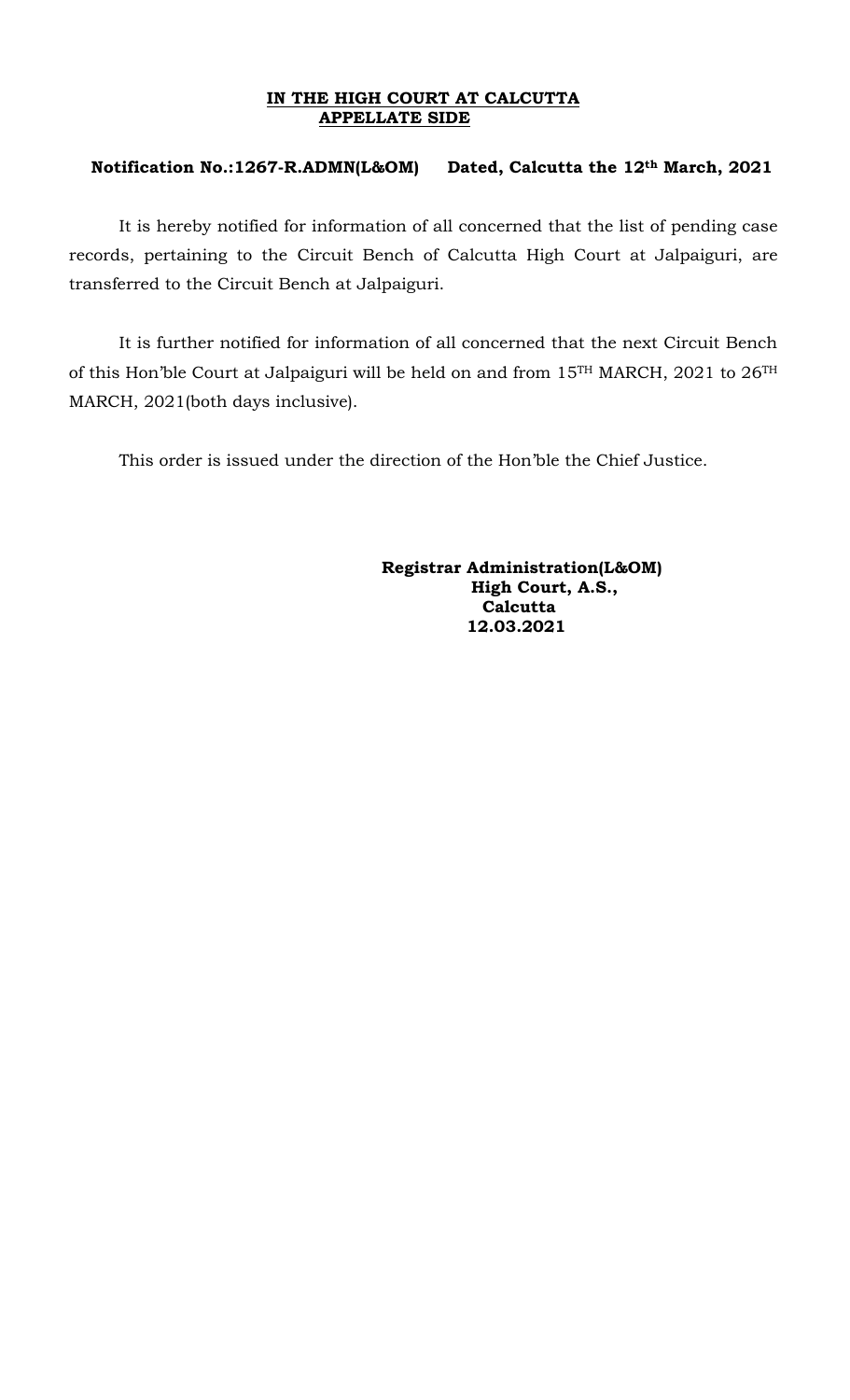## **LIST OF CASES TRANSMITTED TO THE CIRCUIT BENCH AT JALPAIGURI**

| DEPUTY REGISTRAR(COURT) |
|-------------------------|
| 1. WPA-10832/2020       |
| 2. WPA-6384/2021        |
| 3. WPA-6388/2021        |
| 4.WPA-6714/2021         |
| 5. WPA-6103/2021        |
| 6.W.P.A-6109/2021       |
| 7.W.P.A-6114/2021       |
| 8. WPA-6115/2021        |
| 9. WPA-6119/2021        |
| 10. WPA-6122/2021       |
| 11. WPA-6126/2021       |
| 12. WPA-6128/2021       |
| 13. WPA-6132/2021       |
| 14. WPA- 6135/2021      |
| 15. WPA-6138/2021       |
|                         |
| 16. WPA-6140/2021       |
| 17. WPA- 6142/2021      |
| 18. WPA-6145/2021       |
| 19. WPA-6151/2021       |
| 20. WPA-6156/2021       |
| 21. WPA-6159/2021       |
|                         |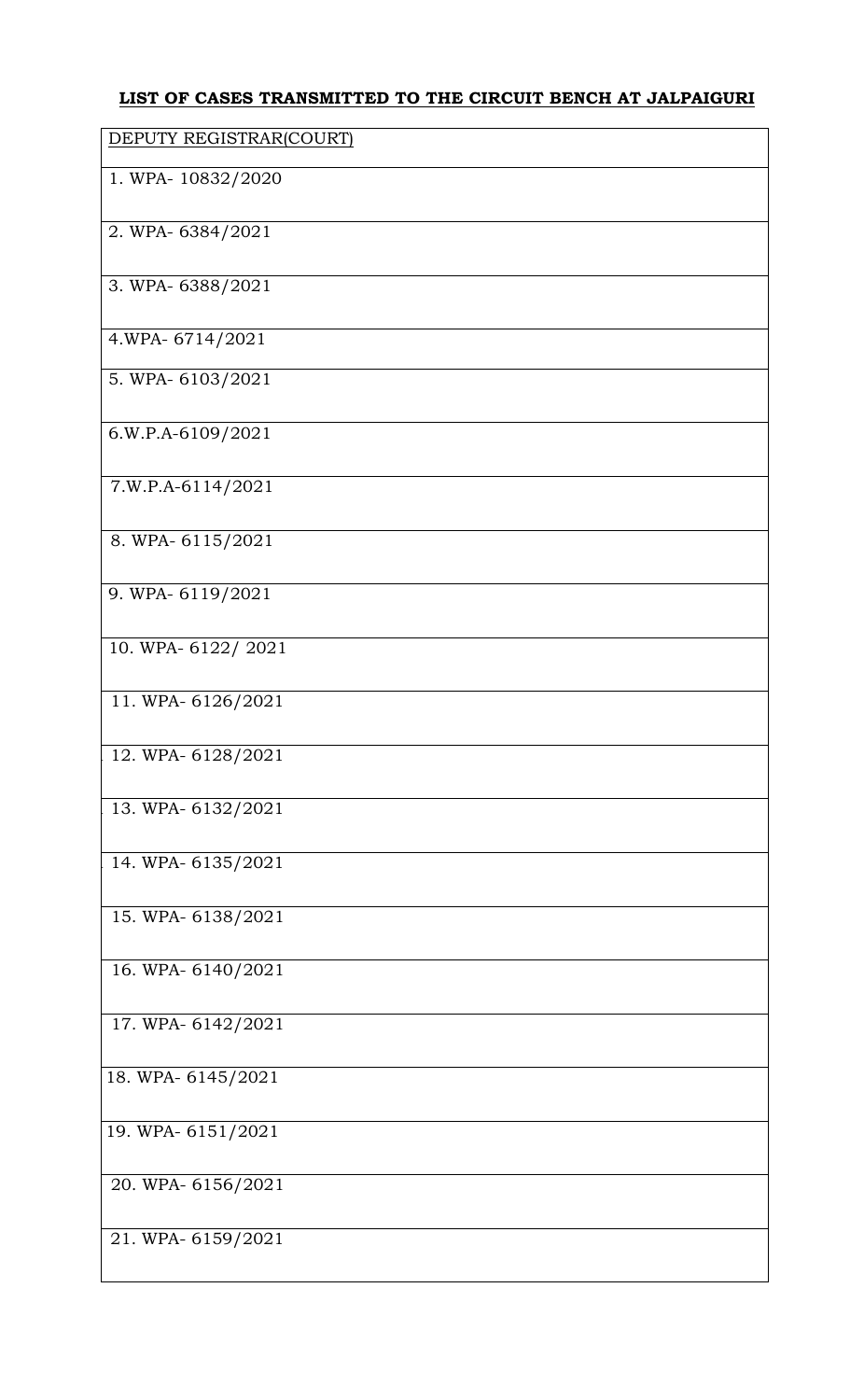22.CRM-2497/2021

23.CRR-736/2021

2 24.W.P.A-11491/2020

CRIMINAL SECTION (APPEAL & MISCELLANEOUS WING)

25. CRAN-4210/2020+ CRAN-3412/2020 in c/w CRM-2978/2020

26. CRM-3038/2020 with CRAN-3411/2020 with CRAN-4209/2020

27. CRM-10351/2020

28. CRM-523/2021

29. CRM-532/2021

30. CRM-544/2021

31. CRM-10266/2020

32. CRM-3929/2020 with CRAN-2/2020

33. CRM-3607/2020 with CRAN-1902/2020

34.CRM-1733/2020 with CRAN-2/2020

35. CRM-7549/2020

36. CRM-105/2020 with CRAN-1/2020

37. CRM-7641/2020

CRIMINAL SECTION (REVISION WING)

38.C.R.R-1543/2020

STAMP REPORTING SECTION

39.FMAT-531/2020 with CAN-1/2020

40. MAT-634/2020 with CAN-1/2020, CAN-2/2020

41.SAT-125/2020

42. SAT-33/2021

43.MAT-362/2021

RULE SECTION

44.C.O.-2209/2019

45. C.O.-1143/2020

SECOND APPEAL SECTION

46.SA-5/2021